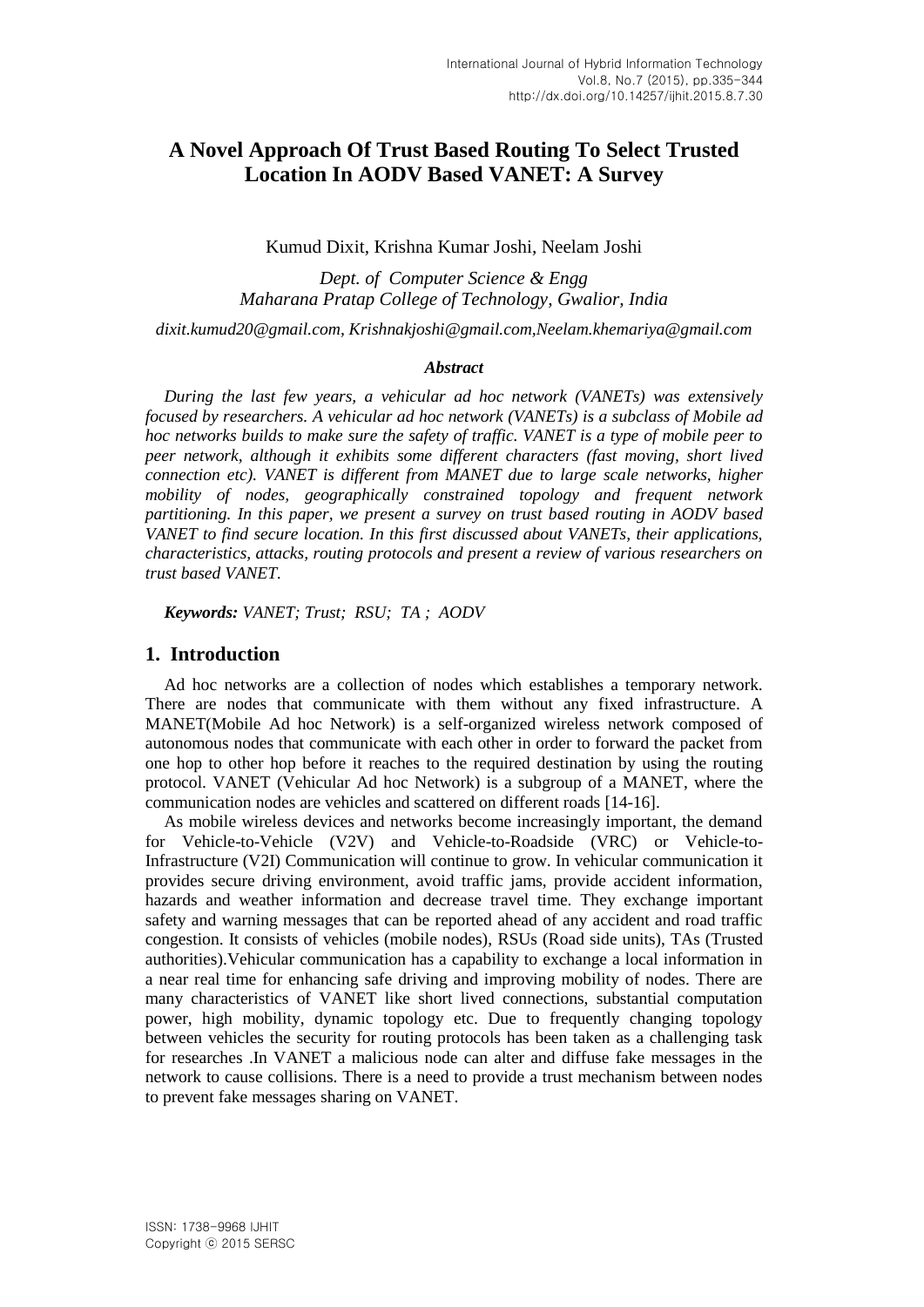International Journal of Hybrid Information Technology Vol.8, No.7 (2015)



**Figure 1. Types Of Communications In VANET**

Many secure and trust based routing protocols have been implemented to ensure message integrity and compute the trust value of each message content. Trust model makes a relationship between all neighboring nodes and recommend trust degree. And it also identifies selfish and malicious nodes efficiently and solves the security problems of node failure [17].

# **2. Overview of Vanet**

#### A. Intelligent Transportation System

Intelligent Transportation System (ITS)[1] is a system in which each vehicle works as a router to broadcast safety and control messages to the vehicular network and ensuring safe and secure driving environment. For obtaining communication between vehicles and RSU(Road Side unit),vehicles must be equipped with some kind of radio interface that forms a short range wireless Ad hoc networks and also fitted with GPS(Global positioning system) that provides a detailed position information of moving vehicle. RSUs must be in place to facilitate communication in the backbone network. The distribution and number of RSUs depend on the communication protocol used.In some protocols it should be distributed evenly throughout the road, some protocols require RSUs only at intervals, while some other protocol requires region wise.In Intelligent transportation system, there are three types of possible communication configurations, vehicle to vehicle, vehicle to roadside unit and routing based. These communications rely on updating information about whole network, which in turn requires the use of a smart communication protocol and positioning systems to exchange information.

#### B. Inter-vehicle (vehicle to vehicle) communication**-**

In Vehicle to vehicle communication (Figure 1) vehicle uses a multi hop multicast or broadcast messages to exchange, safety and control information related to traffic to a group of receiver. There are two types of messages i.e. naïve broadcasting and intelligent broadcasting. In naïve broadcasting vehicle exchange updated information at an interval to another vehicle. When message is received if it came from vehicle behind of it ignores the message otherwise it broadcast a message to the vehicle behind it. Intelligent broadcasting addresses an inherent problem of naïve broadcasting with limited messages broadcast for an emergency event. If a vehicle receives same message from behind, then it assumes that one vehicle behind has received this message and want to broadcast and also responsible for sending a message to rest of the vehicles [1,12].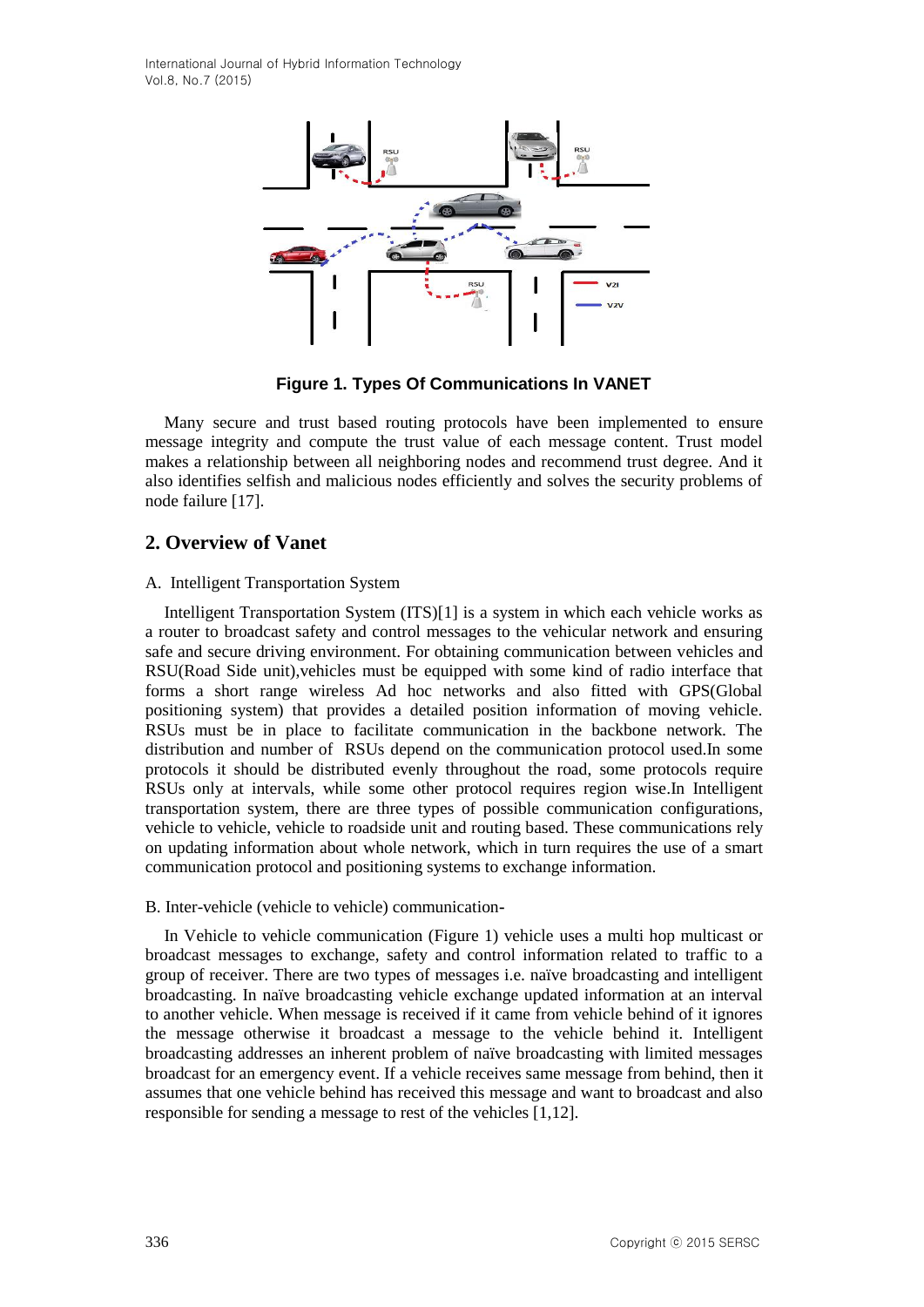

**Figure 2 . Vehicle To Vehicle Communication**

### C. Vehicle to Roadside communication

In vehicle to roadside unit communication (Figure 2) roadside unit (RSUs) uses single hop broadcast message to exchange information to all the vehicles over whole road in the region .In this communication RSUs are distributed over a whole road at every kilometer or less and provide high bandwidth link between RSUs and vehicles and maintain high data rates in heavy traffic. The road side unit periodically broadcast updated information about speed limit if any vehicle violates the desired limit, then warning message will be delivered to that vehicle to reduce his/her speed.



**Figure 3. Vehicle To Roadside Communication**

### D. Routing –Based Communication

The routing-based communication configuration (Figure 3) uses a multi-hop unicast message to exchange information in multi-hop fashion until the vehicle carrying the desired data is received. When the request is received by a particular vehicle owning the desired piece of information, now that vehicle immediately unicast message including information on the vehicle it received the request from, which is then forwarded it towards the query source.



**Figure 4. Routing-Based Communication**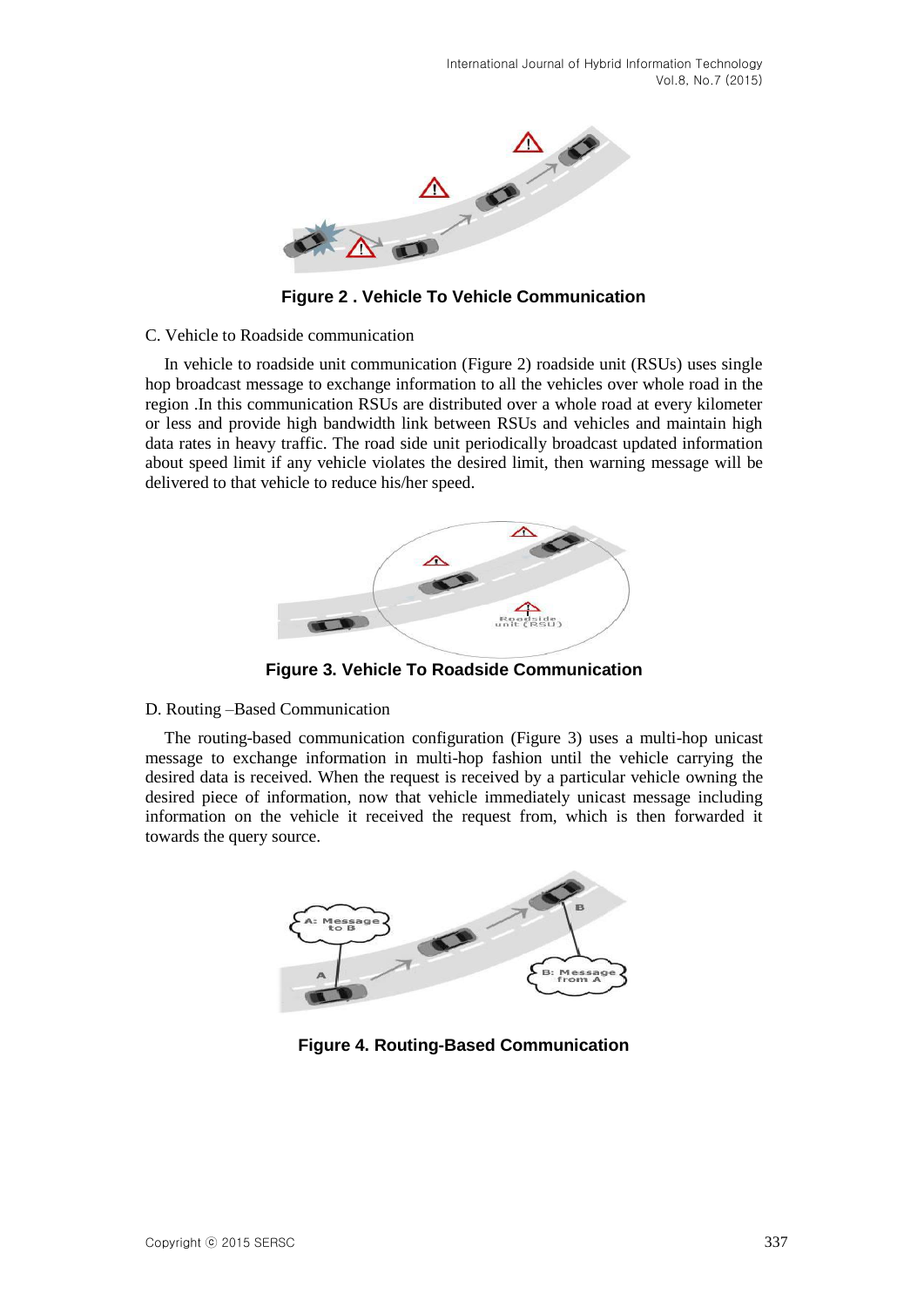# **3. Vanet Applications**

# *A. Safety Related Application*

In VANET safety applications[2,13] are very important because it related to directly related to passengers and cars and provide safe and secure driving environment .There are various active safety applications which are based on the safety and control functions with the purpose to exchange status data and sensor information between inter-vehicle and vehicle to infrastructure communication .some example of active application are Antilock Brake system (ABS) and Electronic Stability Program (ESP).Some passive safety applications works inside the car and provide safety against accidents on the road .safety belts and air-begs are passive applications. But passive application cannot avoid accidents like active applications of VANET.

# *B. Efficiency Application*

Efficiency applications are divided into two categories like traffic management and traffic monitoring information. Traffic management information contains intelligent traffic flow control, roadways planning and congested road notification. Traffic monitoring information includes notifications regarding road condition sensing, vehicles and fleet trafficking. These notifications are received by the vehicle, according to the requirement of the condition over the road.

# *C. Infotainment Application*

These infotainment applications utilized to provide many services, except safety related services .It includes peer to peer applications which are used to provide services like sharing multimedia files to other vehicles in the network. It also provides services like internet connectivity all the times constantly to the users and other user based applications like payment services, to locate important destination points over the whole road in the network.

# **4. Characteristics of VANET**

VANET [1] is a subgroup of MANET but it is having some of its own distinct features compare to MANET are as follows-

- *A. Dynamic topology*-In VANET nodes are moving with a very high velocity so nodes are changing its positions rapidly.So network's topologies are changing frequently.
- B. *High Mobility*-Vehicles are moving over the road with a very high speed so it is very difficult to predict the current position of any vehicle.
- C. *Wireless communication*-In VANET all vehicles are connected through a wireless connection and exchanging information through wireless medium. So it's required to put some security measures in the communication.
- D. *Real time critical* Vehicles are moving over the road with a very high speed over the road on the network. So information is exchanged between vehicles in very short span of time and decision regarding to perform any action should be in real time.
- E. *Sufficient energy*-There is not any issue regarding energy and resource in VANET because it provides an unlimited computation and transmission power.
- F. *Unlimited network size*-VANET can execute over, one city many cities or over a whole country. So it has an unlimited network size.
- G. *Good physical protection*-In VANET, nodes are very much protected against geographical attacks and having a better physical protection.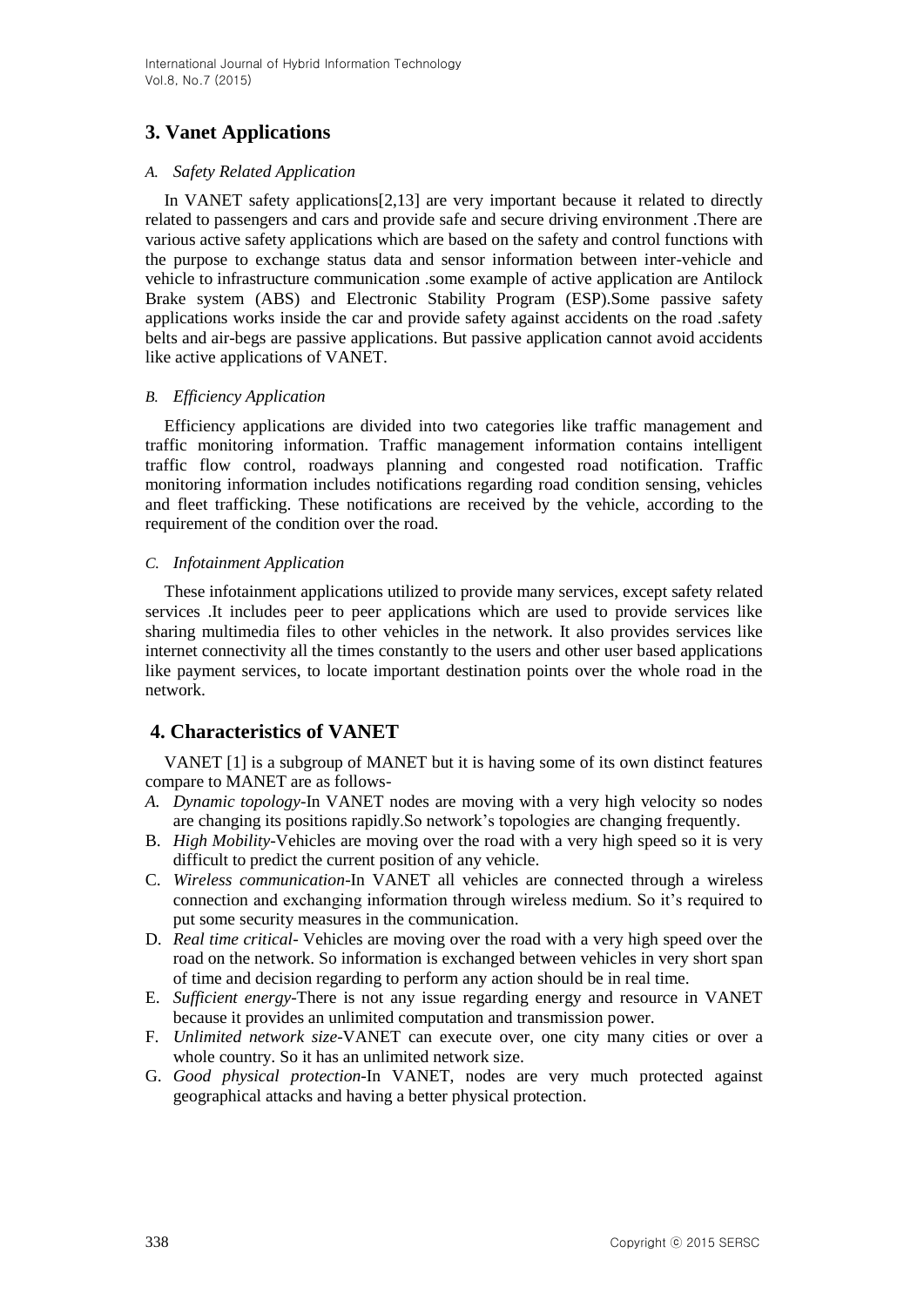# **5. VANET Routing Protocol**

In VANET vehicles can move rapidly from one place to another .So the path formed by a source may not exist after a short span of time if any intermediate node moves from one network to another. Routing [11] in VANET has been a very challenging task due to its very rapidly changing topology between nodes. The important characteristics of VANET are high mobility, sufficient energy resources, self organization, not an issue of restricted network sizes made this environment is very challenging for establishing an efficient routing protocol in VANET. There are basically routing protocols are categorized in three broad categories-

#### A. On Demand or Reactive Routing Protocol

In this protocol nodes find their routes only when they need. These protocols first initiate route discovery and roué maintenance. For discovery route it makes use of route request (rreq) and route reply (rrep).Some of the on demand routing protocols are DSR,AODV and TORA.

#### B. Table Driven or Proactive Routing Protocol

These protocols constantly maintain the network topology. In a network every node contains the information of the neighbors. Unlike on demand routing in this protocol, information about neighbors is stored in different tables and tables are updated periodically according to the changes in the network topologies. Some of the table driven routing protocols are DSDV, DBF, GSR, WRP and ZRP.

#### C. Hybrid Routing Protocol

The combination of proactive and reactive protocols is a Hybrid protocol. These protocols make use of distance-vector for more precise metrics to establish the best paths to destination networks. The hybrid routing protocol is ZRP.



**Figure 5. Vanet Routing Protocol**

#### D. Reactive Routing Protocol-

*AODV (Ad Hoc On Demand Distance Vector) Routing Protocol-*

AODV is an ad-hoc on demand distance vector routing protocol that establishes a route to the destination when it is desired by the source node. It maintains this route as and when needed by the source node. It offers quick adaptation to dynamic link conditions, memory overhead, low processing, low network utilization, and determines routes to destinations over an ad hoc network. In order to communicate between the mobile nodes, Route Requests (RREQs), Route Replies (RREPs), and Route Errors (RERRs) are the message types defined by AODV[11].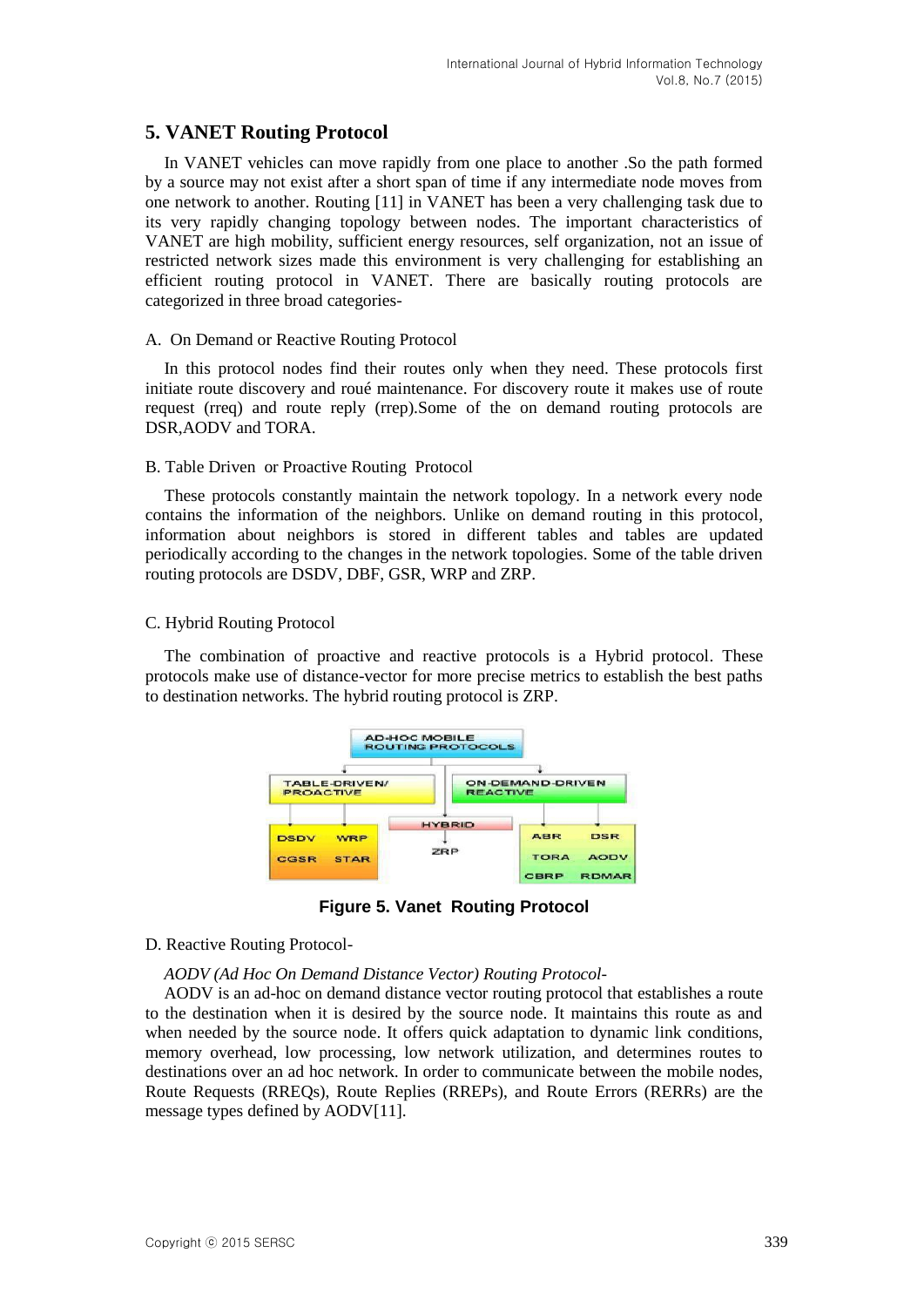# *1) Route Discovery-*

When any node in the network send a packet to the destination and that particular path does not find in its routing table [11] for the same destination, then that source will initiate route discovery process. Source now broadcast its RREQ (route request) packet to neighbors .In this technique source node searches the destination by a TTL (time to live) value. If any reply does not come in TTL time then it incremented by a value .It will be repeated continuously until the threshold value is reached .If any intermediate node forwards the RREQ, so the address of the node from which first packet of the broadcast is received, thereby it establishes a reverse path. RREP is unicast to the route towards the source from which it came. In this way when the RREP reaches to the source node, a secure path is established between the source and destination node.

### *2) Route Maintenance –*

Once a route is established between the source and destination node, then it is maintained by the source. But due highly dynamic topology in VANET If the source node moves away from its location, it can again initiate a route discovery for establishing a new route to a specified destination. If the destination and any intermediate node move, the node is entry removes from the routing table and sends a RRER message to that particular damaged upstream link. Now this link propagates this RRER message to the source node [11].



**Figure 6. AODV Route Discovery**

# **6. Securitty Issues in VANET**

Security got more attention in the recent years by researchers. VANET packets include life critical(real time critical) information. Hence it is very necessary to ensure that these packets are not modified and altered by an attacker; at the same time the liability of drivers should also be maintained in such a way that they can inform the traffic environment correctly and within the time [5]. These security problems do not similar to general Ad hoc networks. The size of network, mobility, geographic relevancy, etc. makes the implementation difficult and distinct from other network security.

### Security Requirements in VANET

VANET must have some of the following security requirements before they established a communication. There are following security requirements[5]: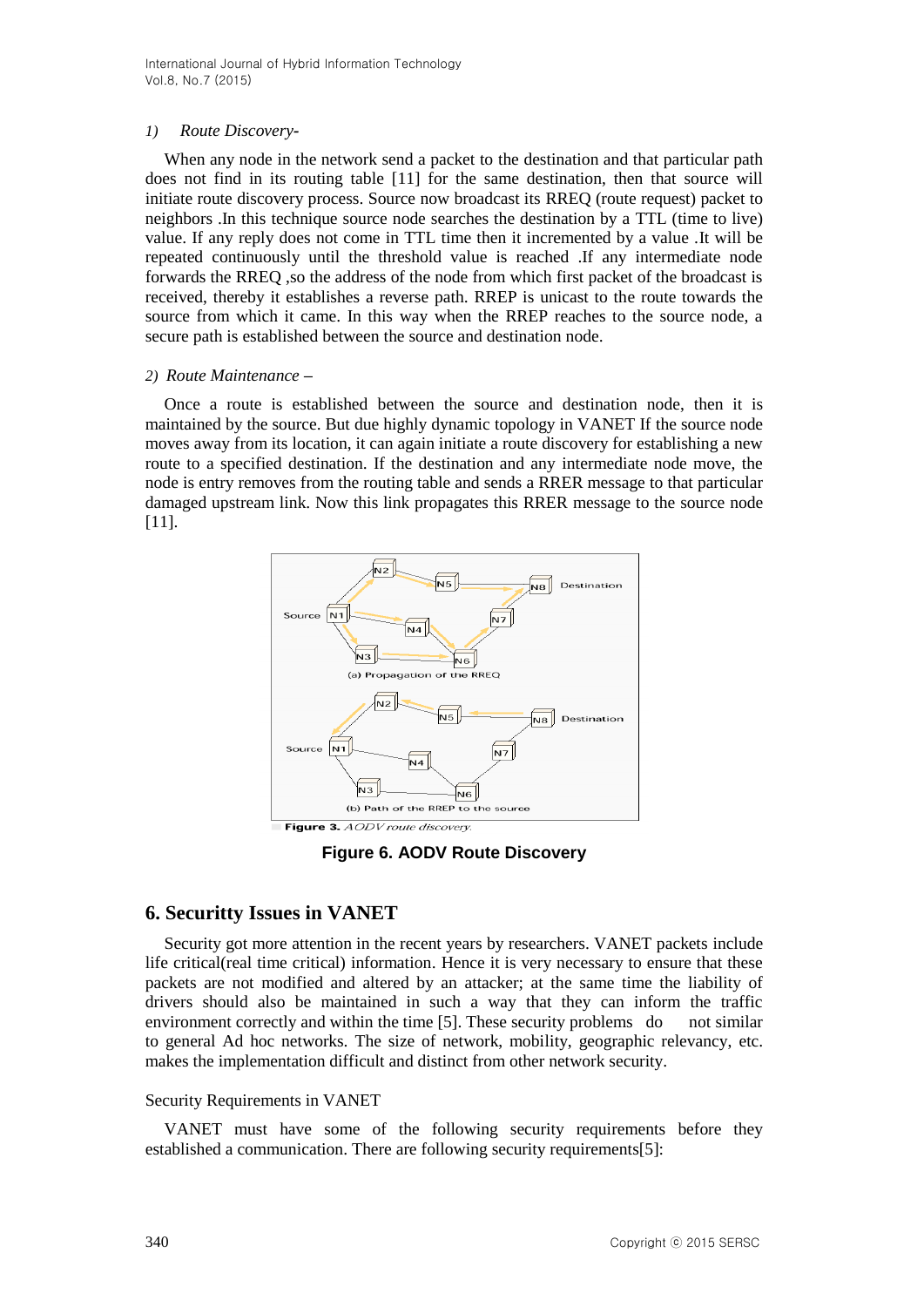- *1. Data confidentiality: It means to protest or hide information to the unauthorized users. It is the most important aspect of security, but it is the most which is attacked mostly. Cryptography and encryption are the techniques used to ensure confidentiality.*
- *2. Integrity: It is to ensure that the data is secure and unchanged of the original information. This is required to eliminate message delay attacks.*
- *3. Non-repudiation: It is to ensure that the one cannot deny the authentication of digital signature to the message or data it has sent or originated. It can be used to find the exact sequence in crash reconstruction.*
- *4. Authentication: It should be guaranteed that a message is produced by an authorized user. In VANET message is verified at every vehicle came from another vehicle.*
- *5. Availability: It is important to ensure that the data should be accessible to the authorized user at any time. Some types of attacks make the authorized users not to use the data.*

# **7. Attacks in the VANET**

There are many types of attacks of which we must have knowledge about the attacks in VANET [5]. Attacks on different security requirement are as follows

- A. *Impersonation*-In this type of active attack attacker take an identity and make an access of the privileges of an authorized user with the purpose to disrupt the normal operations of a network and use the resources which may not be utilized under normal functioning of the network. This type of multilayer attack can affect an application, network and transport layer. It can be of two types
	- a) Sybil attack-In this type of attack, an attacker assumes more than one different identities at the same time.
	- b) False identity possession-In this type of attack attacker take some unique property of an authenticated user and after claims that he has sent a message. In VANET by using this attack any vehicle can assume that he is a fire protector and police to free the traffic and cause accidents.
- *B. Location Tracking*-An attacker can trace the exact information about driver by analyzing location of a moment over the path followed by a period of time.
- *C. Session Hijacking*-All the authentication process is done at the start of any session. So this type of attack hijack a whole session after connection is established between vehicles in VANET.
- *D. Eavesdropping*-The main goal of this active attack to take an access of confidential data.
- *E. Denial of services attack and flooding*-In this attack, an attacker restricts an authorized user to utilize services from targeted node. It can be achieved by different ways
	- a) SYN flooding-in this type of technique an attacker sends multiple SYN request to victim node so that it spoof the sender address .Now target node sends in rep ACK message to attacker node, but it could not get the a ACK REP in return from the attacker. So now there is only half open connection can be made so authorized users unable to use services from legitimate users.
	- b) Jamming-in this mechanism attacker continuously analyses the traffic on the channel and its frequency at which receiving node receives a data. After that he starts to transmit data over the channel so that jam is occurring.
	- c) Distributed DoS attack-This is kind of denial of service (Dos) attack in which many attacker nodes restrict the authorized user to utilize services from victim node [5].
- *F. Repudiation*-In this type of attack two entities have same identities so it is very difficult to distinguish them.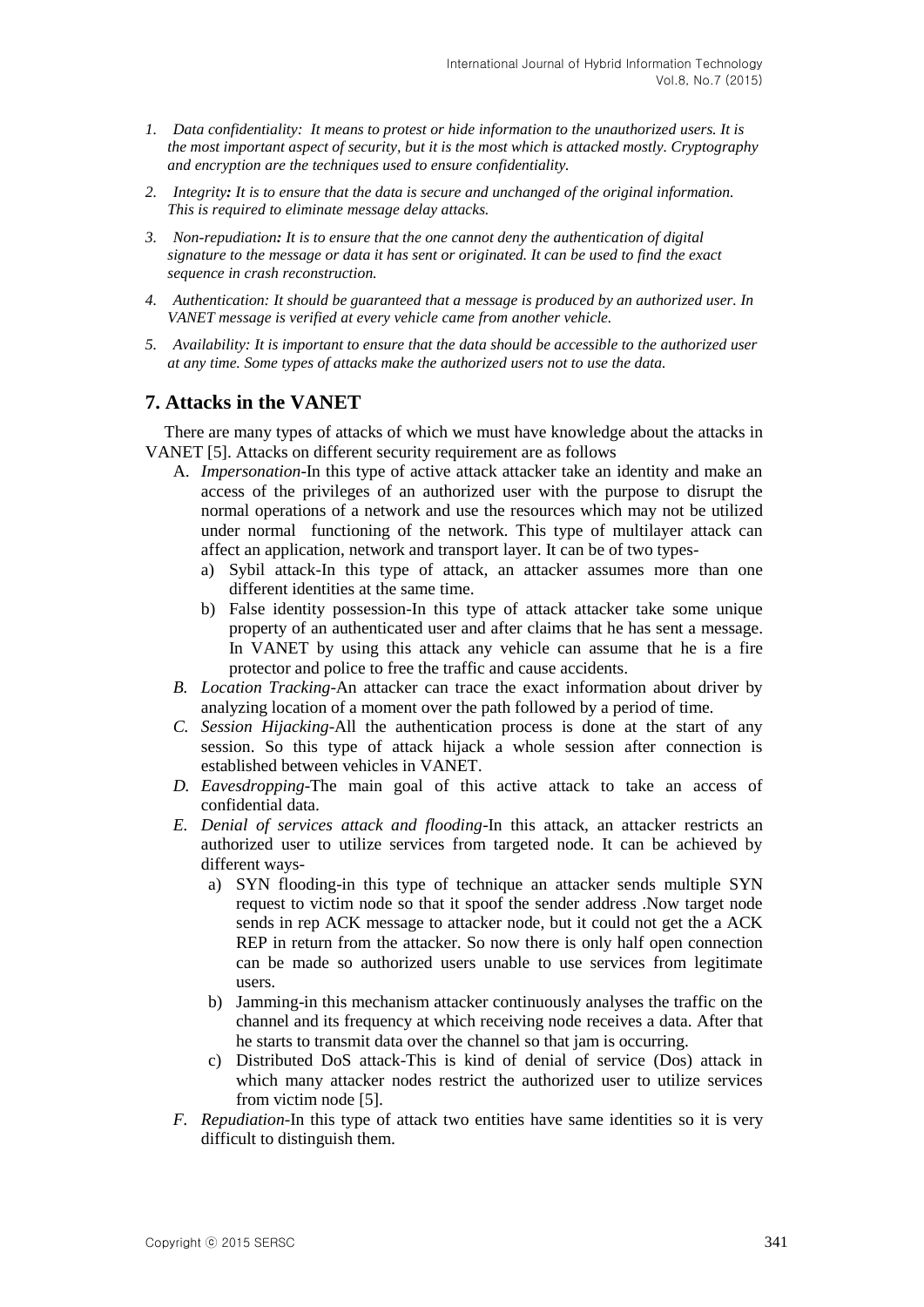# Routing Attacks in VANET

Routing attacks [5] are those which are used to exploit network layer functionality. It either drops the packets during routing or disrupts the routing process in the network.

- 1) *Black-hole Attack* –This is an active attack [5] in which a malicious node waits for neighbor to send a route request (RREQ) message. When a malicious node receives a RREQ message from any neighboring node, it immediately reply to route reply (RREP) message without checking its routing table and with a higher sequence number. By receiving this fake message source thinks that route discovery processes completed and send data by this attacker node ignoring other RREP messages. When data comes through this node, then it drops secretly whole data. In this way the attacker node attacks all RREQ messages and takes over all routes in the network.
- 2) *Worm-hole Attack*-In this type of attack, an attacker place themselves between two normal nodes in the network and continuously hears the wireless data.
- 3) *Gray-hole Attack*-Gray hole [5] is a special case of black-hole attack which selectively drops data with some probability. In this attack attacker node timely changes its nature between a black-hole node and normal node. It is very hard to find because of its changing behavior.

# **8. Trust Management and Trust Related Issues**

Trust [2] is a key value which is used to create safe and secure driving environment over the road. Trust is defined as a set of relations of all entities participated in a network and maintaining trust in VANET, it would mean that "All entities and objects are communicating with each other in the same manner which is expected from the context of VANET". It is generated by analyzing interactions among entities in the protocol. It is a degree of belief among entities or agents. The goal behind calculating trust value at their neighboring nodes is to build a belief to safe transmission of information to the destination and provide trustable environment which would ensure safer road experience. There are some of the characteristics of trust value as follows [11]-

- It should be dynamic calculated not static.
- It should be subjective.
- It is a method to determine trust in fully distributed environment.
- Trust is not transitive mandatorily like if node A trust node B and node B trust node C so node A may not trust node C.
- In trust decision framework all nodes should cooperative and maliciousness is likely to be prevalent over cooperation.
- Trust is not necessarily reciprocal and it is asymmetric.
- Trust is context-sensitive. A can trust B but not as a car expert.
- Trust is a function of uncertainty

# **9. Related Work**

In VANET (Vehicular Ad Hoc Network) exchanging control and safety messages between vehicles is very crucial in real time environment. An attacker may introduce a bogus message and share with neighbor nodes. Many mechanisms have been proposed to establish trust in vehicular communication. Researchers have made strong efforts in design and implementation of trust computation in VANET. Trust is defined as a set of relations among entities that participate in a protocol. These relations are based on the evidences generated by the previous interactions of entities within a protocol.

Irshad Ahmed et al [2] proposed a TPM (Trusted Platform Module) for building a chain of trust within vehicular communication in VANET. Basically, there are five basic entities of trust and when all modules are trusted only then it worked together for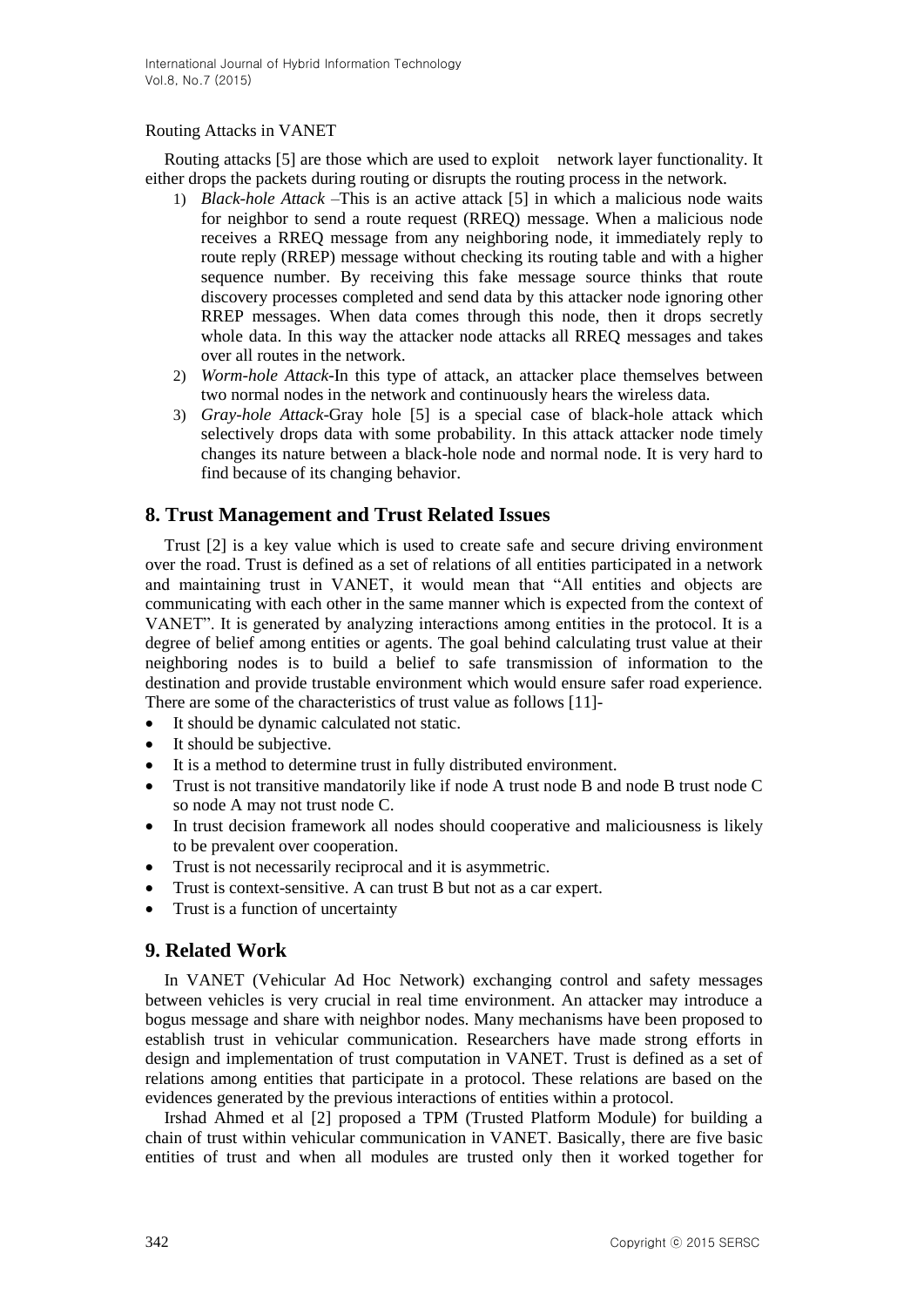achieving chain of trust in the whole system. The security level of trust is also categorized into three levels, i.e. (1) Zero trust (COT=0) is the first level of trust at which attacker feel very free to create problem by launching different types of attacks (External & internal). (2) Weak trust is the second level of trust in which an attacker is able to launch different type of attacks but within a some specific region. Only some entities can be trusted here.(3) Strong Trust is the third level in which no attackers can manipulate network and is a very genuine condition that all entities are working properly.

Shekhar Verma et al [3] proposed a mutual authentication technique for RSU and vehicle. This mechanism basically relies on trusted traffic authorities and it maintains a hierarchical structure among central trusted authority, state level trusted authority(STA) and city level trusted authorities(CTA).Vehicle unit and RSU(road side unit) have public - private key pairs. Here each vehicle- CTA and RSU – CTA share a symmetric key. At RSU can be malicious and a vehicle can be malicious and a vehicle can communicate with a CTA only via an RSU and vice-versa. So here every message exchange in the RSU oriented communication between CTAs and vehicles to be confidential. This process is bandwidth efficient and needs only one request-reply message pair between the vehicle and the RSU (RSU- CTA-STA-TA) infrastructure to build a trust between vehicle and RSU unit. The time taken is in the order of millisecond which is a very small part of stay time of any vehicle within the RSU unit infrastructure.

David Antolino Riavas [4] et al proposed a transformation of information in VANET by validating user signatures about points of interest .

Nianhua Yang et al [6] proposed a similarity based trust and reputation management framework based on similarity between messages and similarity between vehicles for VANET. A reputation evaluation algorithm is proposed for a new vehicle based on the similarity theory. Similarities and reputations of recommenders are used as weights for computing comprehensive reputation for the generation of a message. An updating algorithm for calculating reputation in VANET is proposed which is based on similarities between vehicles, messages and other entities. The framework is applied to help the driver to decide whether he should believe the incoming message or not.

Chaurasia et al [7] proposed a reputation assisted trust evaluation framework. In this they have categorized a trust in two types, first one is static trust that depends on the organization of received messages and Second one is dynamic trust that depends on a number of vehicles are moving on the road. In this technique receiver pass message to the neighbor, then trust value will be increased between sender and receiver and if not then trust value will be decreased .The formation of group signature has five phases, i.e. setup, joining, signing, verifying and opening .in this scheme a secure group provides a message integrity which an actual signer cannot provide.

Mayuri Pophali et al [9] proposed a trust model which is a combination of several weak and vulnerable links into one strong link. After that it enhances the link quality. This model uses an opportunistic routing to enhance throughput and performance of routing. This model calculates a degree of trust and makes a relationship between neighboring nodes and desired trust degree. By this model maliciousness can be easily identifiable and solvable.

### **10. Conclusion**

VANET is a very important subpart of MANET which is having some of the important characteristics like self organization, high mobility, no restrictions of network sizes have made very challenging to provide efficient routing environment. In this paper overview of VANET, features, applications and routing protocols have described. There is a need to put a trust between neighboring entities to provide a safe and secure driving environment in a VANET